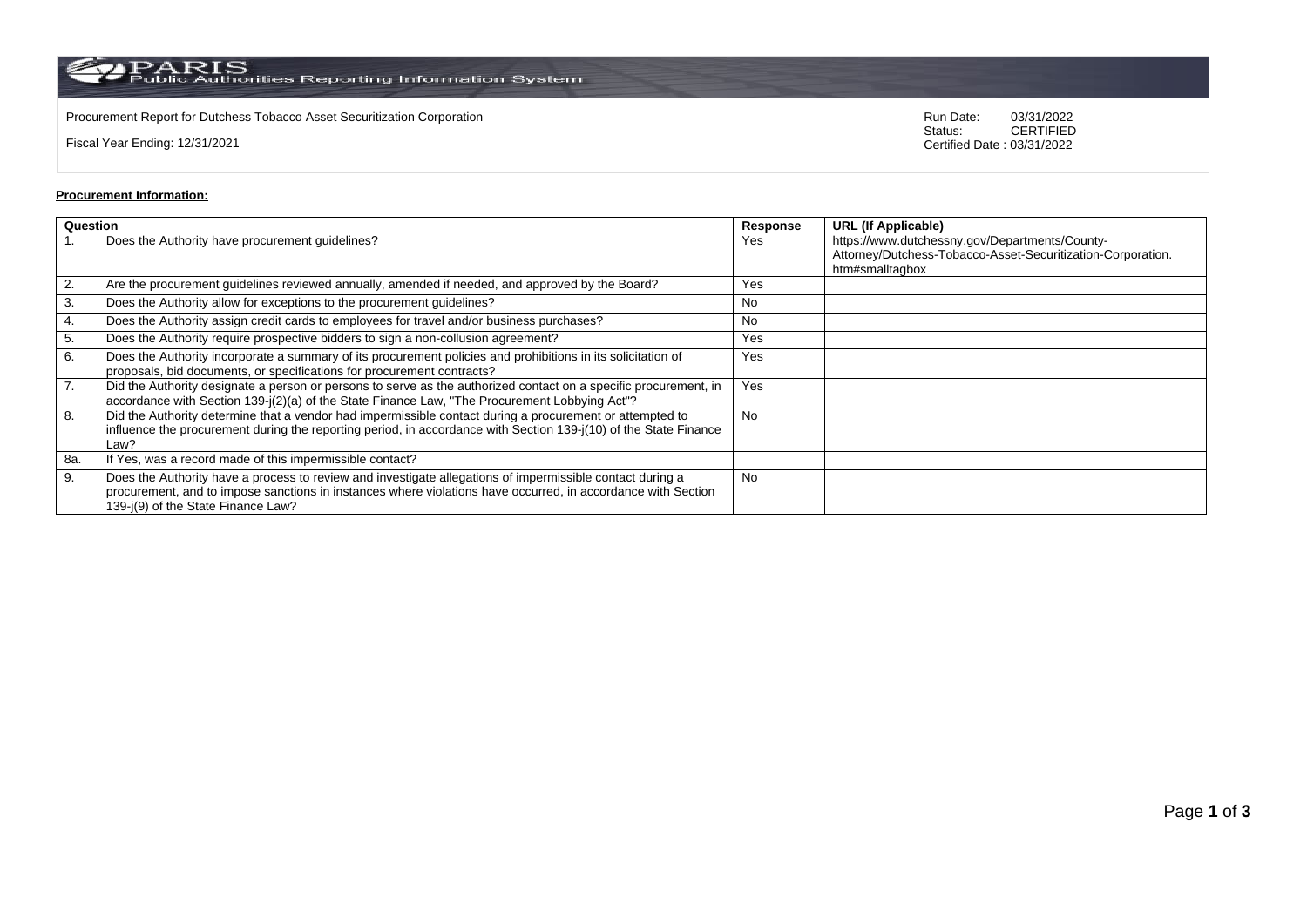$\rm PARS$  PARIS<br>Public Authorities Reporting Information System

Procurement Report for Dutchess Tobacco Asset Securitization Corporation Run Date: 03/31/2022 Run Date: 03/31/2022<br>Status:

Fiscal Year Ending: 12/31/2021

03/31/2022<br>CERTIFIED Certified Date : 03/31/2022

## **Procurement Transactions Listing:**

| 1.<br><b>Vendor Name</b>                                                      | Drescher & Malecki                       | <b>Address Line1</b>                     | 3803 William Street   |
|-------------------------------------------------------------------------------|------------------------------------------|------------------------------------------|-----------------------|
| <b>Type of Procurement</b>                                                    | <b>Financial Services</b>                | <b>Address Line2</b>                     | Suite 5               |
| <b>Award Process</b>                                                          | Authority Contract - Non-Competitive Bid | City                                     | <b>CHEEKTOWAGA</b>    |
| <b>Award Date</b>                                                             | 1/1/2022                                 | <b>State</b>                             | NY                    |
| <b>End Date</b>                                                               |                                          | <b>Postal Code</b>                       | 14227                 |
| <b>Fair Market Value</b>                                                      | \$10,100.00                              | Plus <sub>4</sub>                        |                       |
| Amount                                                                        | \$10,100.00                              | <b>Province/Region</b>                   |                       |
| <b>Amount Expended For</b><br><b>Fiscal Year</b>                              | \$10,100.00                              | Country                                  | <b>United States</b>  |
| <b>Explain why the Fair</b><br><b>Market Value is Less</b><br>than the Amount |                                          | <b>Procurement</b><br><b>Description</b> | <b>Audit Services</b> |

| 2.<br><b>Vendor Name</b>                                                      | Marshall & Sterling Inc.                 | <b>Address Line1</b>                     | 103 Executive Drive  |  |
|-------------------------------------------------------------------------------|------------------------------------------|------------------------------------------|----------------------|--|
| <b>Type of Procurement</b>                                                    | <b>Other Professional Services</b>       | <b>Address Line2</b>                     | Suite 300            |  |
| <b>Award Process</b>                                                          | Authority Contract - Non-Competitive Bid | City                                     | <b>NEW WINDSOR</b>   |  |
| <b>Award Date</b>                                                             | 11/24/2021                               | <b>State</b>                             | <b>NY</b>            |  |
| <b>End Date</b>                                                               |                                          | <b>Postal Code</b>                       | 12553                |  |
| <b>Fair Market Value</b>                                                      | \$9,471.85                               | Plus <sub>4</sub>                        |                      |  |
| Amount                                                                        | \$9,471.85                               | <b>Province/Region</b>                   |                      |  |
| <b>Amount Expended For</b><br><b>Fiscal Year</b>                              | \$9,471.85                               | Country                                  | <b>United States</b> |  |
| <b>Explain why the Fair</b><br><b>Market Value is Less</b><br>than the Amount |                                          | <b>Procurement</b><br><b>Description</b> | D&O Insurance        |  |